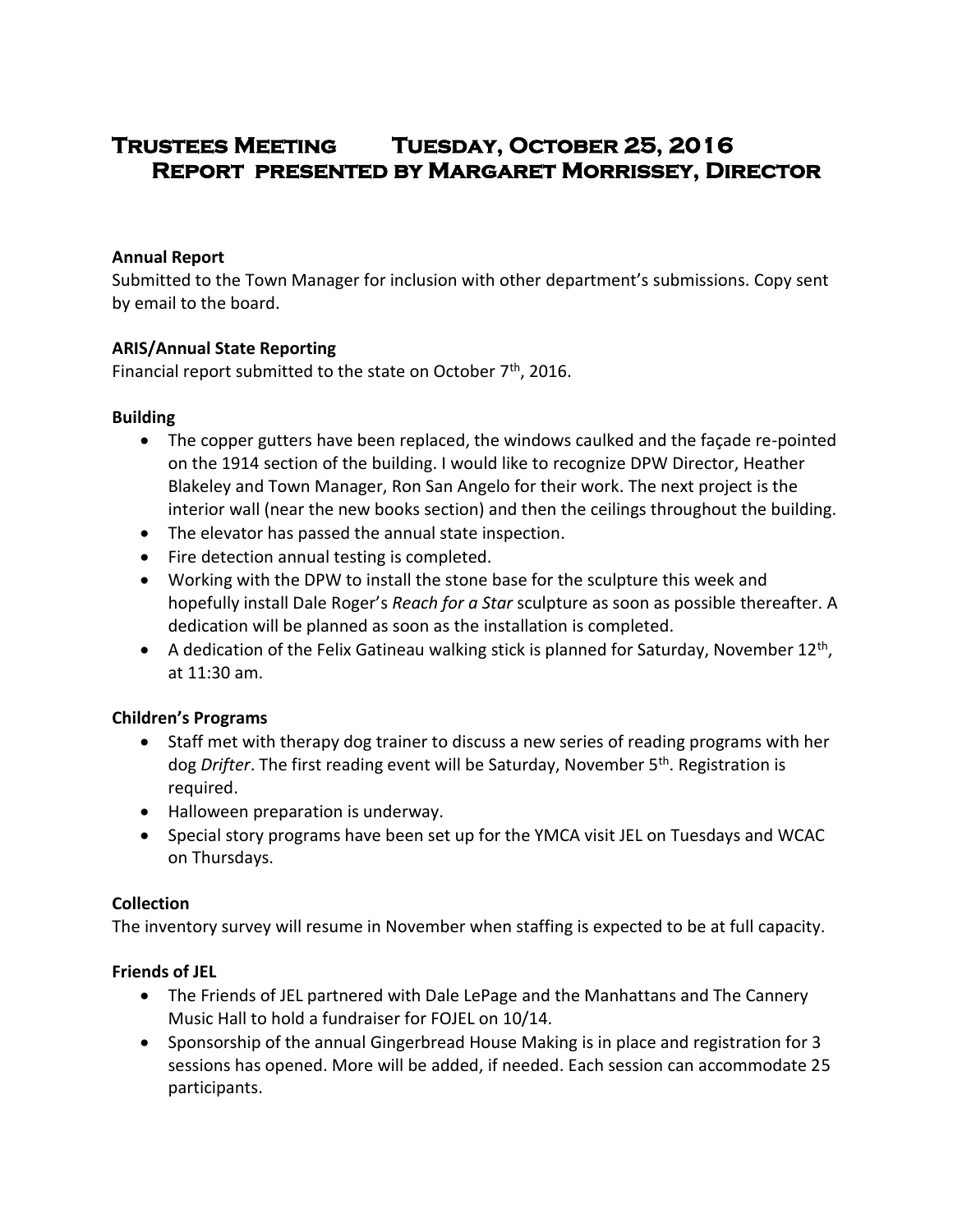## **Food For Fines**

 The library has been given approval by the Town Manager again this year to offer the *Food for Fines* program. Catholic Charities is the beneficiary this year. It alternates between St. John Paul II/St. Mary's Food Pantry and Catholic Charities.

#### **Literacy Volunteers**

 Attended a board meeting to discuss the shortfall in the budget due to a projected grant not being awarded this year. Many grants and donations have been received and the shortfall has been averted.

#### **Long Range Plan**

 Two consultants have been contacted Deb Hoadley and Joan Menard and the proposals are presented separately at today's meeting.

#### **Media and Social Media**

*as of today:*

| 1,521      | subscribers to the eNewsletter | (Constant Contact) |
|------------|--------------------------------|--------------------|
| 791        | "likes" on Facebook            |                    |
| <b>Not</b> | JEL Website Sessions           |                    |
| available  |                                |                    |

#### **Meetings**

- Responded to a survey by UConn graduate student on Community Health, among others in the community 10/19
- Participated in the sub committee on the Long Range Plan.

#### **Outreach**

- Attended the *Celebrating Southbridge* event 10/7 at the Southbridge Hotel and Conference Center. Beth Cournoyer, Trustee was also in attendance.
- Attended the ribbon cutting ceremony for the Hope's Treasures store (part of the Center of Hope) on Mechanic's Street 10/19
- Throughout the building the Red Ribbon Campaign is posted and staff designed some effective displays with materials from the collection. Town Manager visited to see the display and commend the staff for their efforts.

#### **Proctoring**

Proctored an exam on 10/5 for a University of Maine student.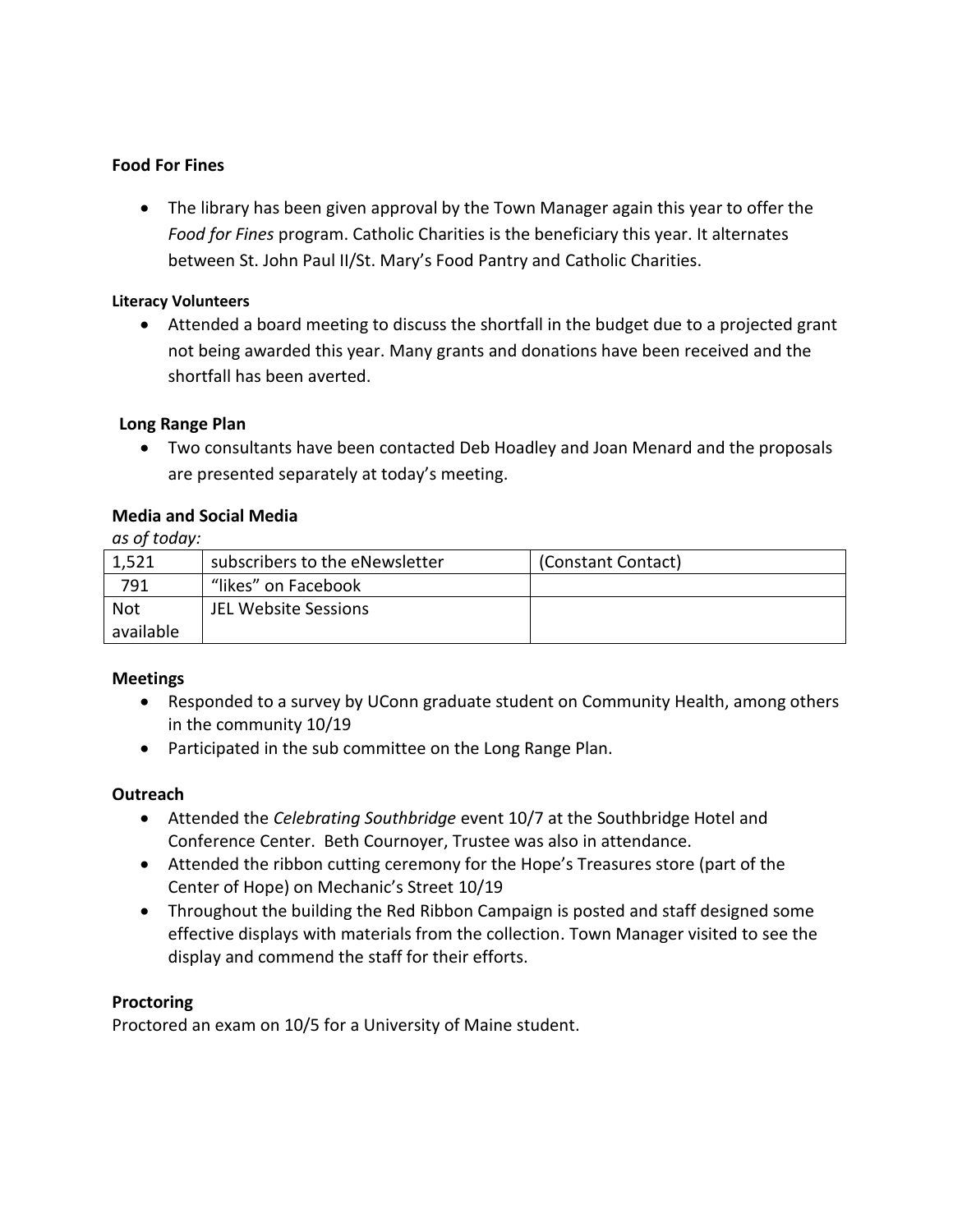### **Programs**

- A reception was held on 10/6 for The Photography of Joe Capillo. Cynthia Capillo arranged the work of her late father. The 20 minute slide show has been very well received by patrons.
- Worked with many presenters and program facilitators and have submitted twelve letters of support to the Cultural Council for LCC Grant cycle 2017, on October 17<sup>th</sup>.
- The library is offering many programs during October that are part of the Walktober series by The Last Green Valley. This was a fantastic outreach opportunity, working with TLGV, Scott Benoit of the Trails Committee and Steve Roenfeldt, Recreation Director.
- Co-sponsored a Celebrating Manufacturing event with QCC and the Chamber of Commerce on Saturday 10/1. QCC had many 'sandbox' items for folks to try.

## **Safety and Security**

- Gas odor detected on Saturday October  $8<sup>th</sup>$ . Fire Department determined the building was safe and allowed patrons and staff to return. The cause was determined to be from the corner building on Wardwell Court. Fire Dept. shut the operation down.
- Cell phone stolen in the Children's Room 10/21. Police responded. Grant being written to MIIA for \$10,000 to offset the cost of replacing and expanding the camera system at JEL.

## **School Department**

- Working with Mel Blake, High School Librarian to offer library cards to all students.
- Attended meeting on the alternative school 9/29 and subsequently met with faculty member Eric Burton at JEL to discuss an after-school initiative 10/3. Open house for *Empowering Youth Through Literacy* will be November 3<sup>rd</sup>, 4 pm – 5 pm.
- Attended the Dual Language Steering Committee meeting 10/13.
- Co-sponsored a successful *Dia de los Muertos* event with Modern Languages Department, ELL, ASPIRA on October 20<sup>th</sup>. Maureen Gullekson, Trustee was in attendance.

## **Staffing**

- Anekah Ellis has been promoted from the page position to Library Aide (10 h.p.w)
- Debrah (Debbie) Gendreau has been appointed to the Circulation Supervisor position.
- $\bullet$  Interviews took place on 10/21 for the 2 Page positions. We hope to have the new hires (high school students) in place by 10/31.

## **Technology**

- C/WMARS continues to work on updating the network access and the local computers.
- Server has been installed. Cabinet to be installed yet.
- Received a few notifications of Copyright Infringements from the network. Computers are checked for files and copyright obligations clearly posted.